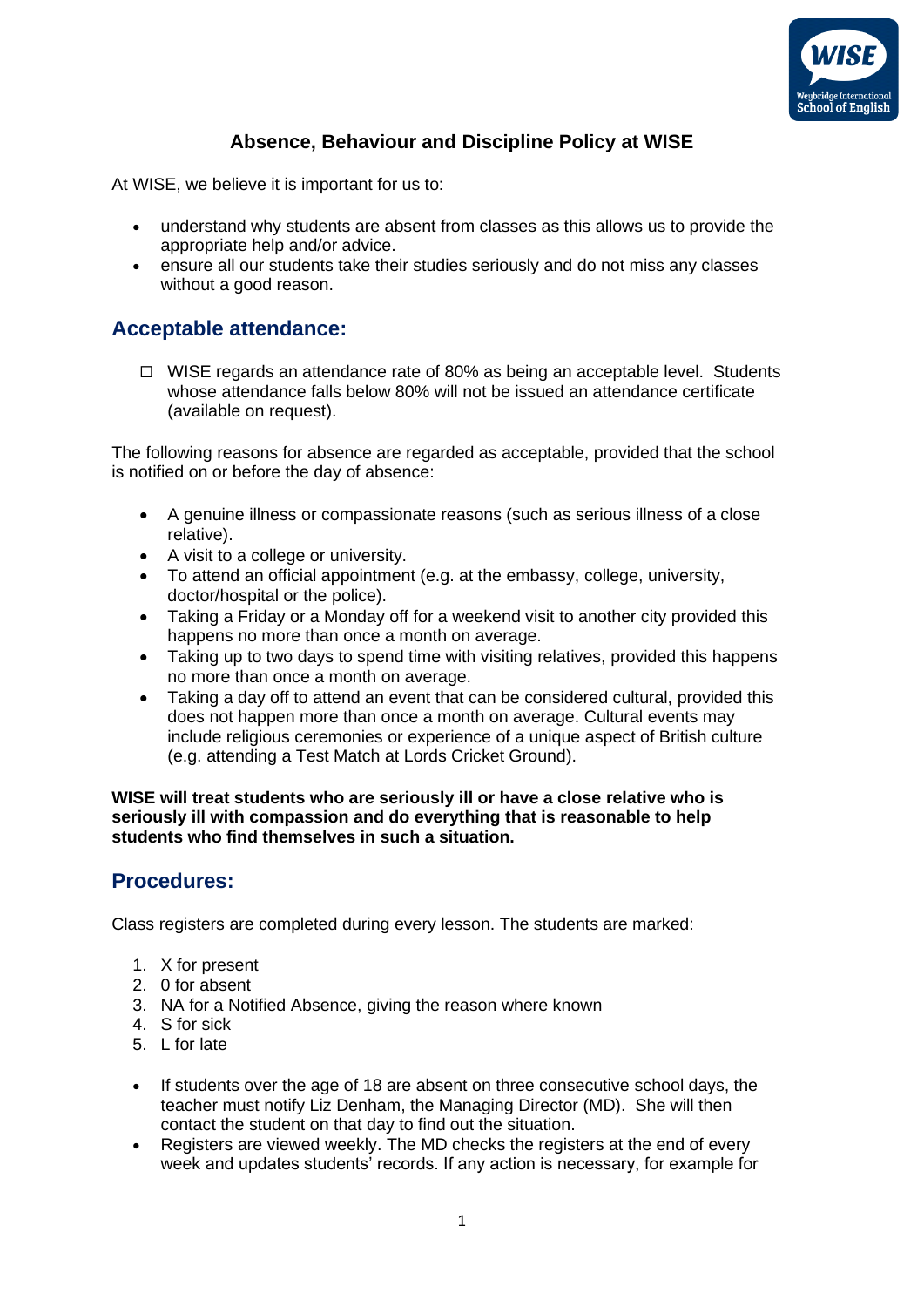continued absences, this is recorded on the Absenteeism Actions Sheet, and the MD takes appropriate action.

- Students who have been absent through illness for up to 7 school days inclusive are asked by their teacher to complete a *self-certification sickness form* on their return. This form is then returned to the teacher who then gives it to the MD.
- Students who are absent for 8 school days or more are asked to provide a '*fit note*' from a doctor.

## **Disciplinary Actions – Absences**

Any student who is developing a pattern of absence, or who misses several consecutive days of school is treated in the following manner and stages:

- 1. First teacher meeting and warning
- 2. Second teacher meeting and warning, followed by a written email by teacher (Academic Manager and MD cc'ed into email)
- 3. Meeting with MD and sent a first warning letter (in certain circumstances, a final verbal warning may be issued. If a welfare issue is raised or suspected, the Welfare Officer Amanda Thorogood is advised and kept updated.)
- 4. For any welfare issue, a note is made on the student's record on the database. Any welfare issues are checked on Wednesday mornings by the MD and Welfare Officer.
- 5. Continued absence for no valid reason means a second visit to the MD and a second letter.
- 6. Continued absence means a third visit to the MD, who will discuss the matter with the WISE Management Team, after which a final warning letter is sent, followed by dismissal if bad attendance continues.
- 7. A formal dismissal letter is then sent out and the student leaves the school that week.
- 8. No refund is given to students who are dismissed from the school in this way.
- The student's Emergency Contact Person is contacted for assistance if a student cannot be contacted for any reason and/or is becoming a bad attender.

# **Disciplinary Procedure (non-absence)**

Discipline problems may consist of persistent:

- class disruption
- expressions of intolerance towards other cultures and beliefs
- expressions of extremist opinions which contradict Core British Values
- harassment or lack of courtesy towards other students or teacher
- lateness to class

### **The following procedure will be followed:**

- Students receive two verbal warnings from their teacher. The first time the teacher will check that there are no underlying problems. The second warning (assuming there are no underlying problems) will be stricter.
- Following the two teacher warnings, the students are cautioned by the MD and there is a follow up letter sent.
- Any student showing expressions of extremist opinions will be reported to Prevent Lead, Liz Denham.